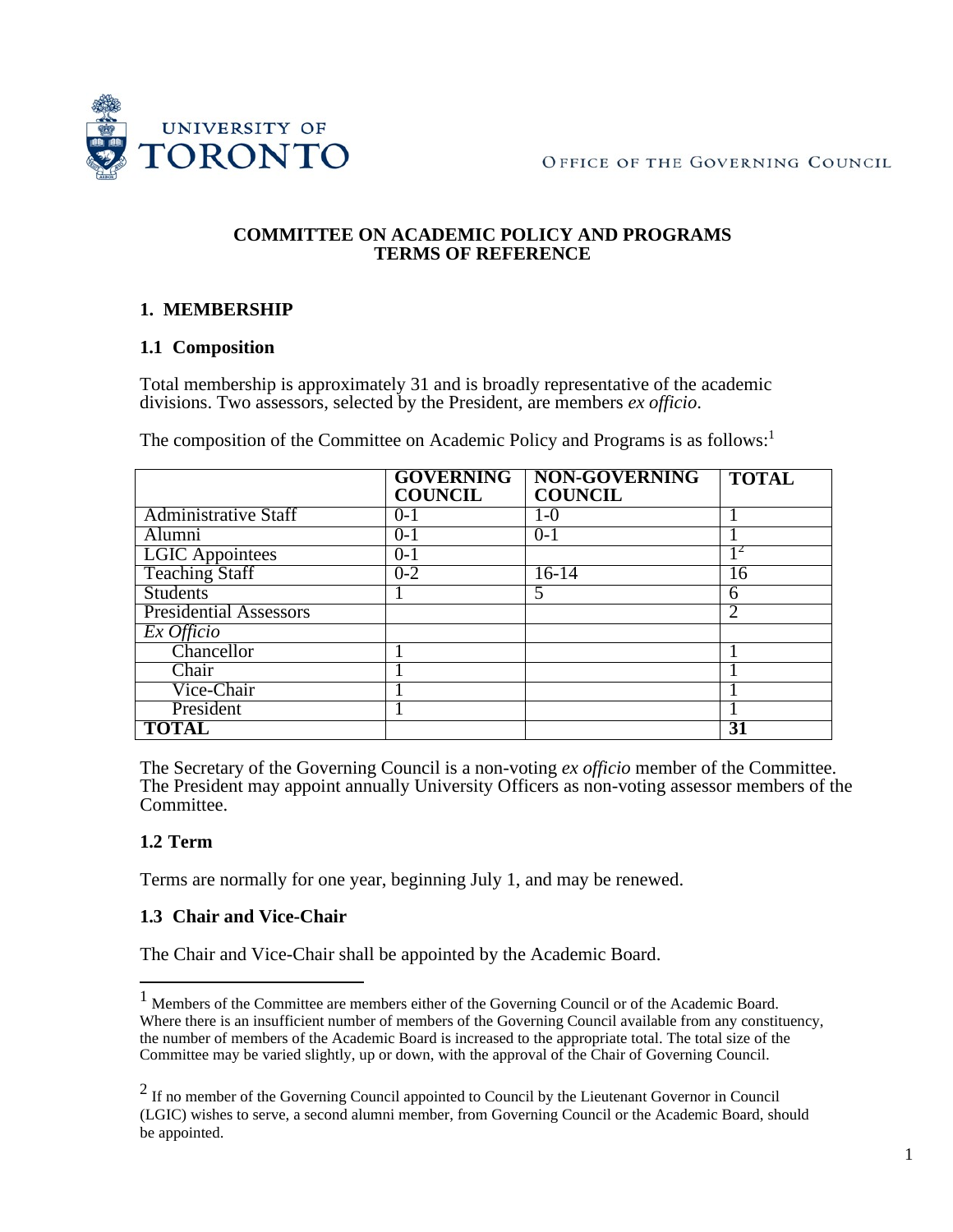# **2. QUORUM**

One-third of the voting members (normally 11).

## **3. FUNCTION**

The Committee, which reports to the Academic Board, has general responsibility for policy on, and for monitoring, the quality of education and the research activities of the University.

In fulfilling this responsibility, the Committee works to ensure the excellent quality of academic programs by considering proposals for new academic programs and monitoring reviews of existing programs. It oversees policy matters in such areas as admissions, awards, degree requirements, academic regulations, grading practices, research and the products of research, and academic services.

Some policy issues concern only one academic division. Others are matters of University-wide concern.

Much of the Committee's work arises from proposals from the academic divisions, which have been approved by the relevant divisional councils. The Committee will not normally amend proposals forwarded by a divisional council unless the amendment(s) is (are) deemed by the Chair or the senior Presidential assessor to be minor. Such proposals may be accepted, rejected, or referred back to the divisional council. If accepted by the Committee, the proposal may be received for information, approved by the Committee, or recommended to the Academic Board for approval, depending on the nature of the proposal.

The Committee on Academic Policy and Programs approves or recommends to the Academic Board of the Governing Council for consideration the following:

- University-wide policy in academic matters, major divisional policies in academic
- $\bullet$  new academic programs<sup>[3](#page-1-0)</sup> including joint programs with external institutions, and their academic content and requirements, and the closure of academic programs;
- 
- major changes in academic regulations;<br>• the establishment of new graduate diploma and the closure of such diploma programs;
- the establishment, amendment or rescission of University-wide policy with respect to grading practices and examinations:
- policy on academic services (such as the Library, information and computing services); policy on research;
- 
- policy on earned degrees, diplomas and certificates; and
- policy on admissions and awards.

<span id="page-1-0"></span><sup>3</sup> The definition of new academic programs is that contained in the *[University of Toronto's Quality Assurance](https://www.vpacademic.utoronto.ca/wp-content/uploads/sites/225/2019/09/utqap-2019.pdf)  [Process](https://www.vpacademic.utoronto.ca/wp-content/uploads/sites/225/2019/09/utqap-2019.pdf)* (UTQAP), [\(\).](http://www.vpacademic.utoronto.ca/Assets/VP%2BAcademic%2BDigital%2BAssets/pdf/UTQAP%2Bdocument.pdf))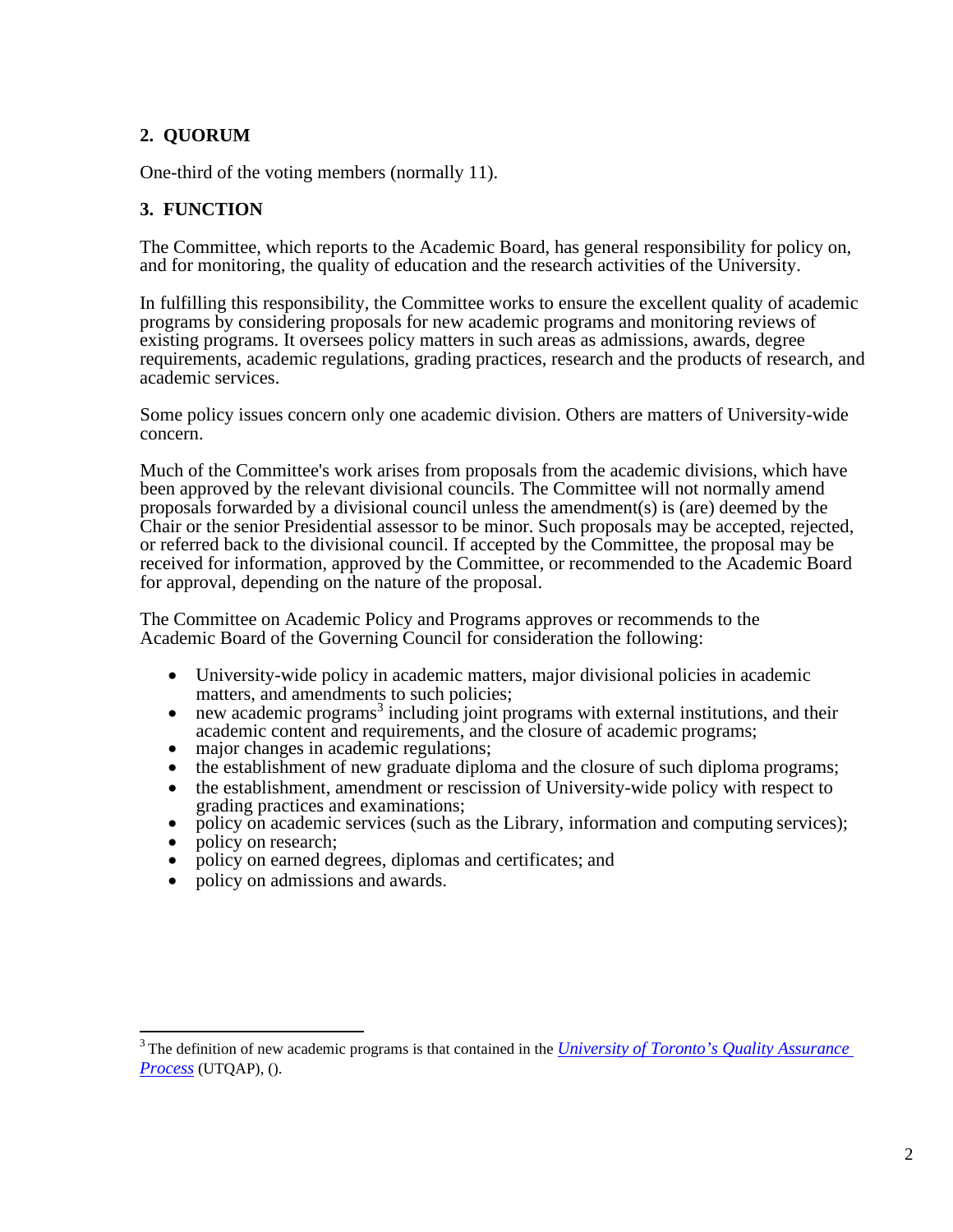# **4. AREAS OF RESPONSIBILITY**

The approval levels described below are summarized in tabular form in Attachment "A".<sup>[4](#page-2-0)</sup>

### **4.1 Admissions policies**

University-wide policies, and amendments to them, are considered by the Committee and forwarded to the Academic Board for approval. New divisional policies, or major amendments to existing policies that affect the whole division are considered by the Committee for approval. Amendments to admission policies that are not of major significance across the division may be approved by the relevant divisional council and reported to the Provost's Office for information.

### **4.2 Awards policies**

The establishment, termination or major amendment of University-wide policies on student awards are considered by the Committee and forwarded to the Academic Board for approval. Minor amendments may be approved by the Committee. Divisional policies and practices on student awards that are consistent with University-wide policies may be approved by the relevant divisional council and reported to the Provost's Office for information.

### **4.3 Academic regulations**

The establishment, termination or major amendment of University-wide policies governing academic regulations are considered by the Committee and forwarded to the Academic Board for approval, for example, but not limited to, policies on academic appeal procedures and standards of professional practice behaviour for students in professional faculties. Minor amendments to University-wide policies may be approved by the Committee. Amendments to divisional academic regulations that will have a major affect in the division or that would require an exception to some element of University-wide policy are considered by the Committee for approval. Other amendments to divisional academic regulations may be approved by the relevant divisional council and reported to the Provost's Office for information.

### **4.4 Academic program proposals**

The Committee on Academic Policy and Programs considers academic program proposals forwarded from divisional councils.

Where it considers it appropriate:

(a) The Committee recommends to the Academic Board approval of proposals for:

- (i) undergraduate programs leading to new degrees;
- (ii) new graduate programs and degrees;
- (iii) the closure of existing degrees and graduate programs;
- (iv) the addition and termination of joint degrees and programs with external institutions;
- (v) the renaming of degrees; and
- (vi) programs that establish significant new academic directions for a Faculty or that are anticipated to have a substantial impact on relationships amongst divisions or with the public.

<span id="page-2-0"></span><sup>4</sup> The table is meant as a general guide. Decisions are made by the Chair in consultation with the Senior Assessor and the Agenda Planning Group.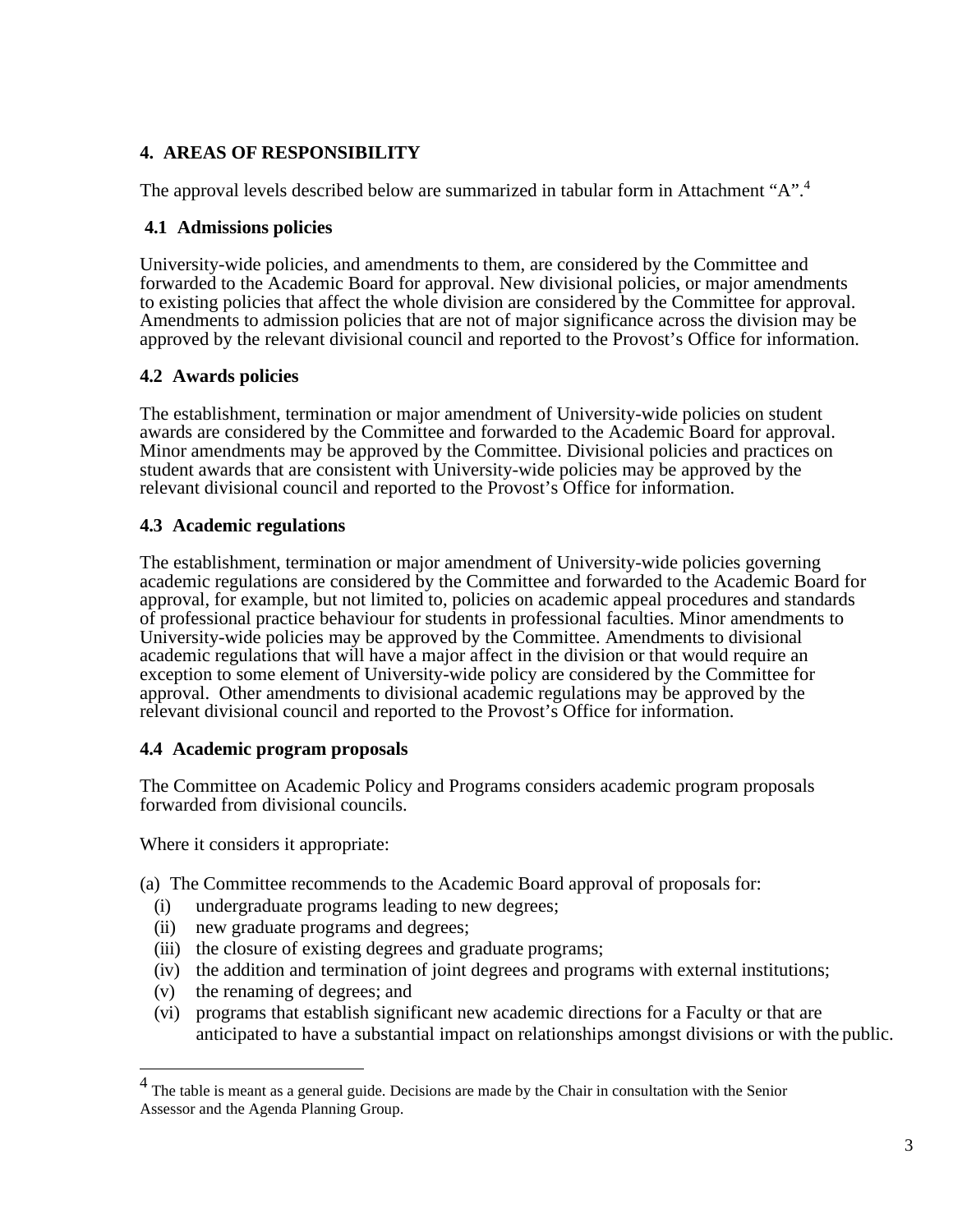### **4. AREAS OF RESPONSIBILITY** (Cont'd)

#### **4.4 Academic program proposals** (Cont'd)

Note 1. Where a proposal in these categories will have substantial resource implications requiring an addition to a division's approved budget, the senior assessor to the Planning and Budget Committee (or designate) will bring to that Committee a proposal for review of the planning and resource implications of the proposal, for action with respect to the resource implications, and for concurrence with the recommendation of the Committee on Academic Policy and Programs for approval of the proposal.

Note 2. Where a proposal for the disestablishment of an academic unit is to be made to the Planning and Budget Committee, the senior assessor to that Committee (or designate) will forward that proposal to the Committee on Academic Policy and Programs for information.

(b) The Committee approves proposals for:

- (i) new undergraduate programs within an existing degree, as defined in the *University of Toronto Quality Assurance Process,* and other than those in (a) above; and the closure of such programs; and
- (ii) new graduate diploma programs and the closure of such programs and

The Councils of the academic divisions have delegated authority to approve:

(a) modifications to existing degree programs;

The Committee on Academic Policy and Programs receives for information an annual report on modifications to existing programs that are defined in the *University of Toronto Quality Assurance Process* as major modifications.

(b) transcript notations within existing degree programs;

The Committee on Academic Policy and Programs receives for information an annual report on the establishment and termination of transcript notations.

(c) creation, modification and closure of certificate programs, in accordance with the University's *Policy on Certificates (For-Credit and Non- Credit);*

The Committee on Academic Policy and Programs receives for information an annual report on such actions where reporting is required by the *Policy on Certificates (For-Credit and Non-Credit)*.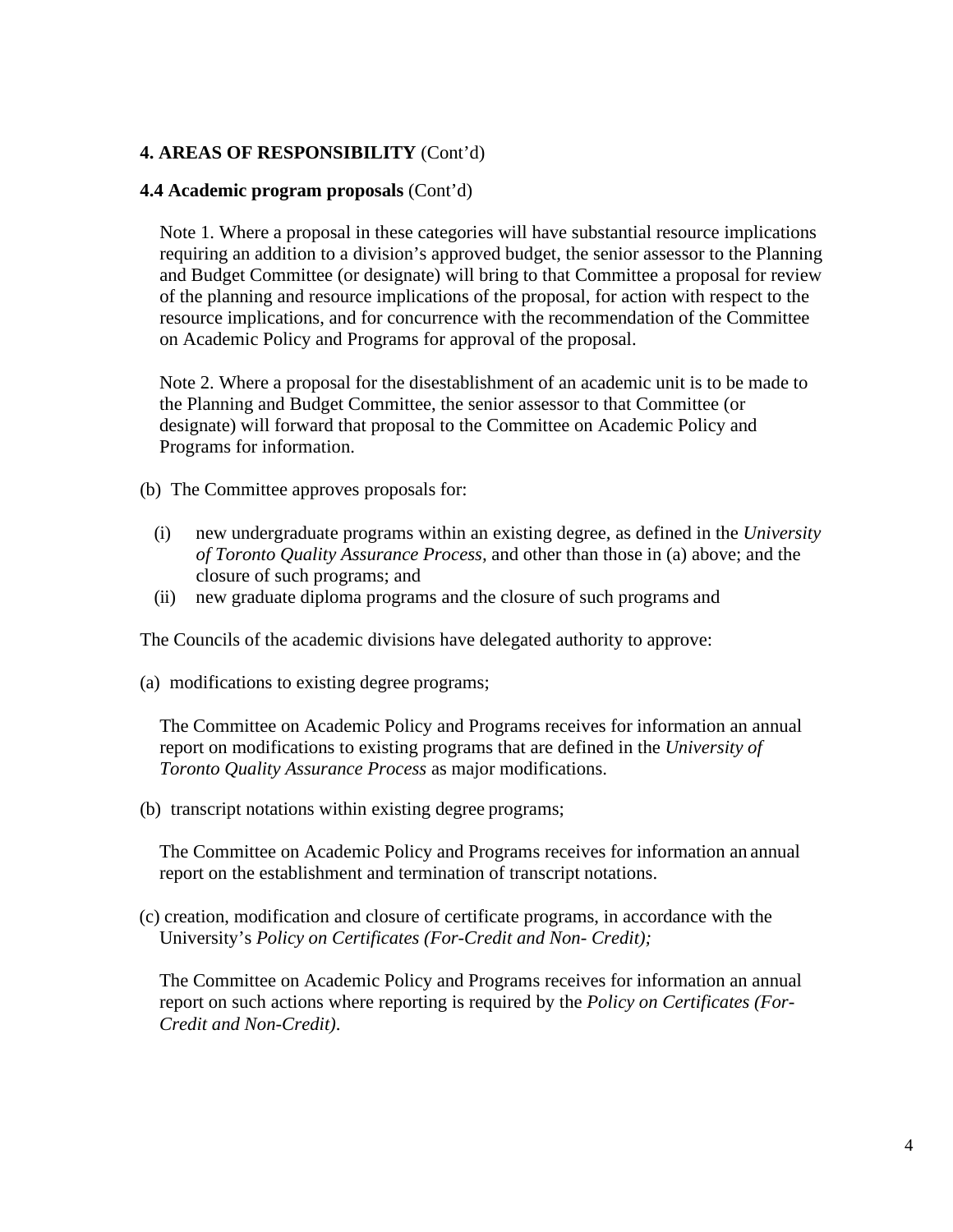## **4.5 Examinations and grading practices**

The establishment, amendment or repeal of University-wide policy with respect to grading practices and examinations is considered by the Committee on Academic Policy and Programs and forwarded by the Committee with its recommendation for approval to the Academic Board.

Major amendments to divisional practices and policies or amendments requiring an exception to University-wide policy are considered for approval by the Committee.

Minor amendments to divisional practices consistent with the University's policy are approved by the divisional councils and reported to the Vice-President and Provost.

#### **4.6 Policy on academic services**

Policy matters with respect to academic services (included but not limited to the Library, computing services, student record systems) fall within the terms of reference of the Committee on Academic Policy and Programs. Such policies are considered by the Committee on Academic Policy and Programs and forwarded with its recommendation for approval to the Academic Board.

#### **4.7 Earned degrees, diplomas and certificates**

Policy matters affecting earned degrees, diplomas, and certificates, including their design and issuance of replacements, are considered for approval by the Committee on Academic Policy and Programs.

### **4.8 Research policy**

Policy on research is considered by the Committee on Academic Policy and Programs and forwarded with its recommendation for approval to the Academic Board. Research policies deal with such matters as the use of human and animal subjects, intellectual property, publication of research results, inventions, and innovations. [The Planning and Budget Committee has responsibility for policy on planning including the strategic planning framework for research.]

### **4.9 Monitorial responsibilities**

The Committee is responsible for monitoring academic matters as may be required by general policy, as specified herein or by resolution of the Academic Board, the Executive Committee or the Governing Council. The Committee receives annual reports or such more frequent regular reports as it may determine, on matters within its purview, including reports on the following:

- Reviews of academic units and programs:
- Major modifications to programs, as approved by divisional Councils;
- Establishment and termination of transcript notations within existing degree programs;
- For-credit and not-for-credit certificates;
- Annual Ontario Co-operative Education Tax Credit: Approved List of Programs;<br>• Student financial support: and
- Student financial support; and
- Student awards.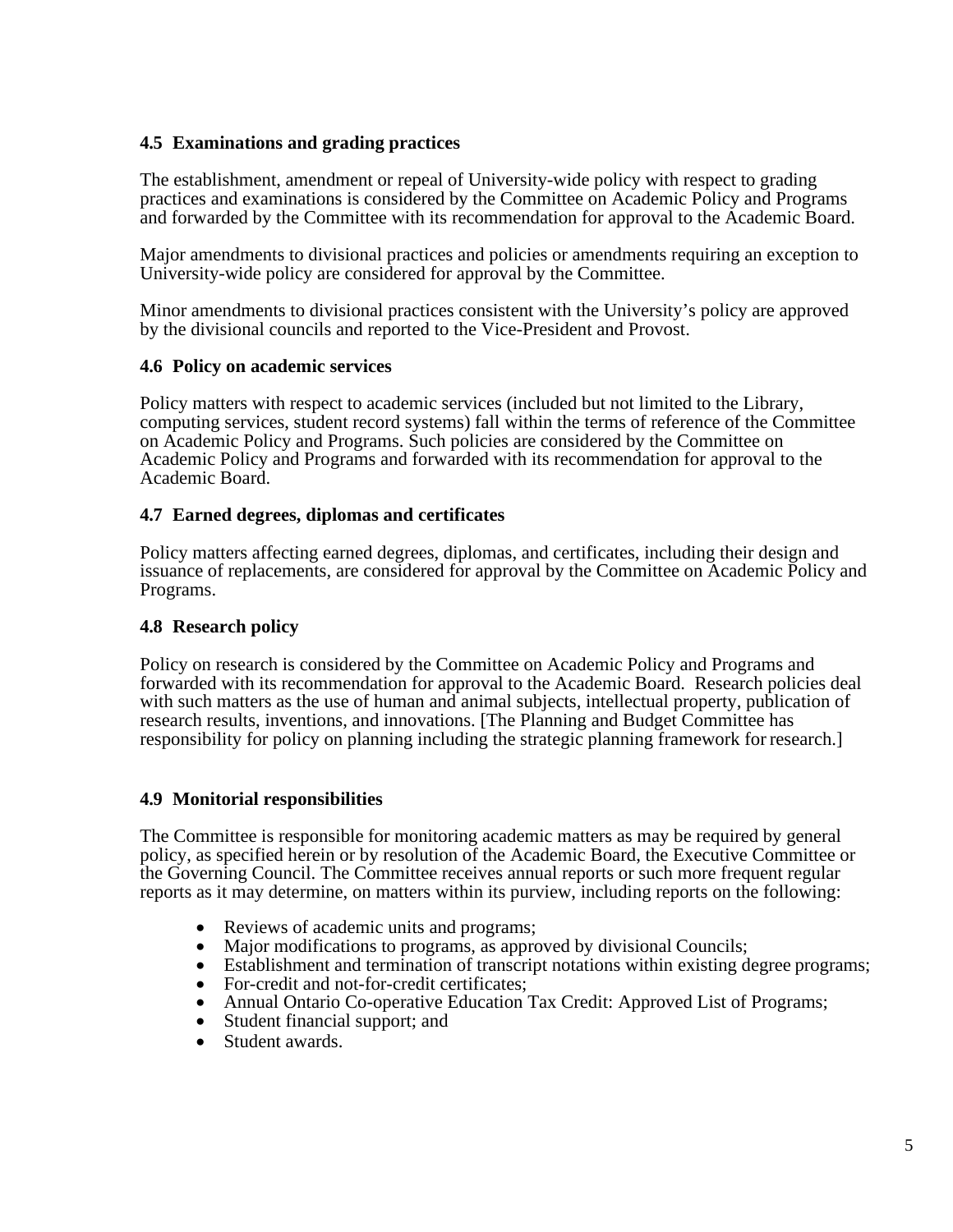## **5. PROCEDURES**

The Committee on Academic Policy and Programs usually meets in open session.

In order to carry out its mandate, the Committee receives for its approval proposals from the academic divisions of the University which have been approved by the relevant divisional councils.<sup>5</sup>

In establishing agendas for meetings of the Committee, the Chair normally will be advised by a planning group that includes the Vice-Chair, and the voting and non-voting assessors. The proposed agenda for a meeting, together with background documentation, is reviewed at an agenda planning group meeting scheduled ten to fourteen days prior to the Committee meeting.

The Chair of the Committee, with the advice of the Committee's agenda planning group and subject to the duly established authority of the Agenda Committee of the Academic Board, the Academic Board, and the Executive Committee of Governing Council, has the authority to interpret the terms of reference of the Committee with respect to whether an item should be placed on the Committee's agenda for recommendation to the Academic Board, for Committee approval or for information and discussion.

# **5.1 Consent agenda**

The Chair may determine that an item should be placed on a "consent" portion of the agenda. Those items are not given individual consideration by the Committee, unless a member so requests. Rather, members with questions for clarification, or requests for further information, contact the assessor or other contact person shown on the item in advance of the meeting. Members with concerns who would like an item to be discussed by the Committee should notify the Secretary at least 24 hours in advance of the meeting. Upon the request of any member, the matter will be considered by the Board in the usual manner.

Where a consent item requires a resolution of the Committee, and where no member has requested consideration of the item in the usual manner, the motion will be placed before the Committee and seconded, and it will normally immediately proceed to a vote without introduction or discussion.

Where a consent item is for information only, and where no member has requested consideration of the item in the usual manner, the item will normally be taken as received by the Committee without introduction or discussion.

<span id="page-5-0"></span><sup>5</sup> Divisional proposals are reviewed by the Senior Assessor to the Committee. All proposals are submitted to the Committee through the Office of the Vice-President and Provost, which recommends items to the Committee through the Senior Assessor.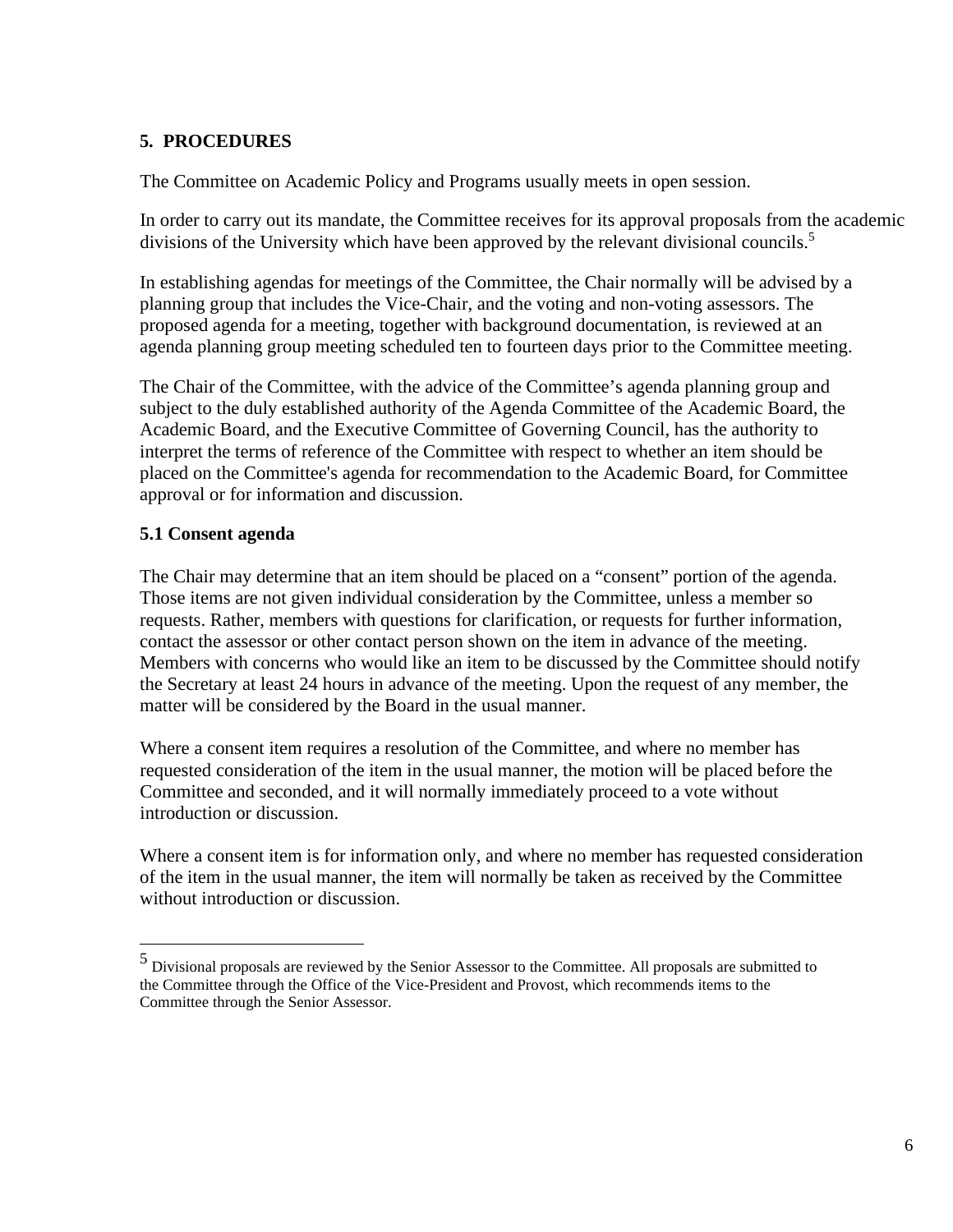#### **5.1 Additional Reports for Information**

To keep members abreast of developments in a timely manner, certain reports for information required by these terms of reference and others as decided by the Chair from time to time will be considered by the members of the Committee following their electronic publication. Members will be notified once the reports are made available. Members who have questions about a report will be invited to contact the sponsor of the item. Members with concerns about the report who would like it to be discussed by the Committee should notify the Secretary at least fourteen days in advance of the next meeting to enable consideration by the agenda planning group. The report will be considered by the Committee at that meeting in the usual manner.

*May 23, 2002 - Approved by Governing Council May 19, 2011 – Revisions approved by Governing Council June 23, 2011 – Revisions approved by Governing Council October 27, 2011 –Revisions arising from the recommendations of the Implementation Committee for the Report of the Task Force of Governance approved by the Governing Council May 23, 2013 – Revisions approved by Governing Council February 25, 2016 – Revisions approved by Governing Council June 24, 2021 – Revisions approved by Governing Council*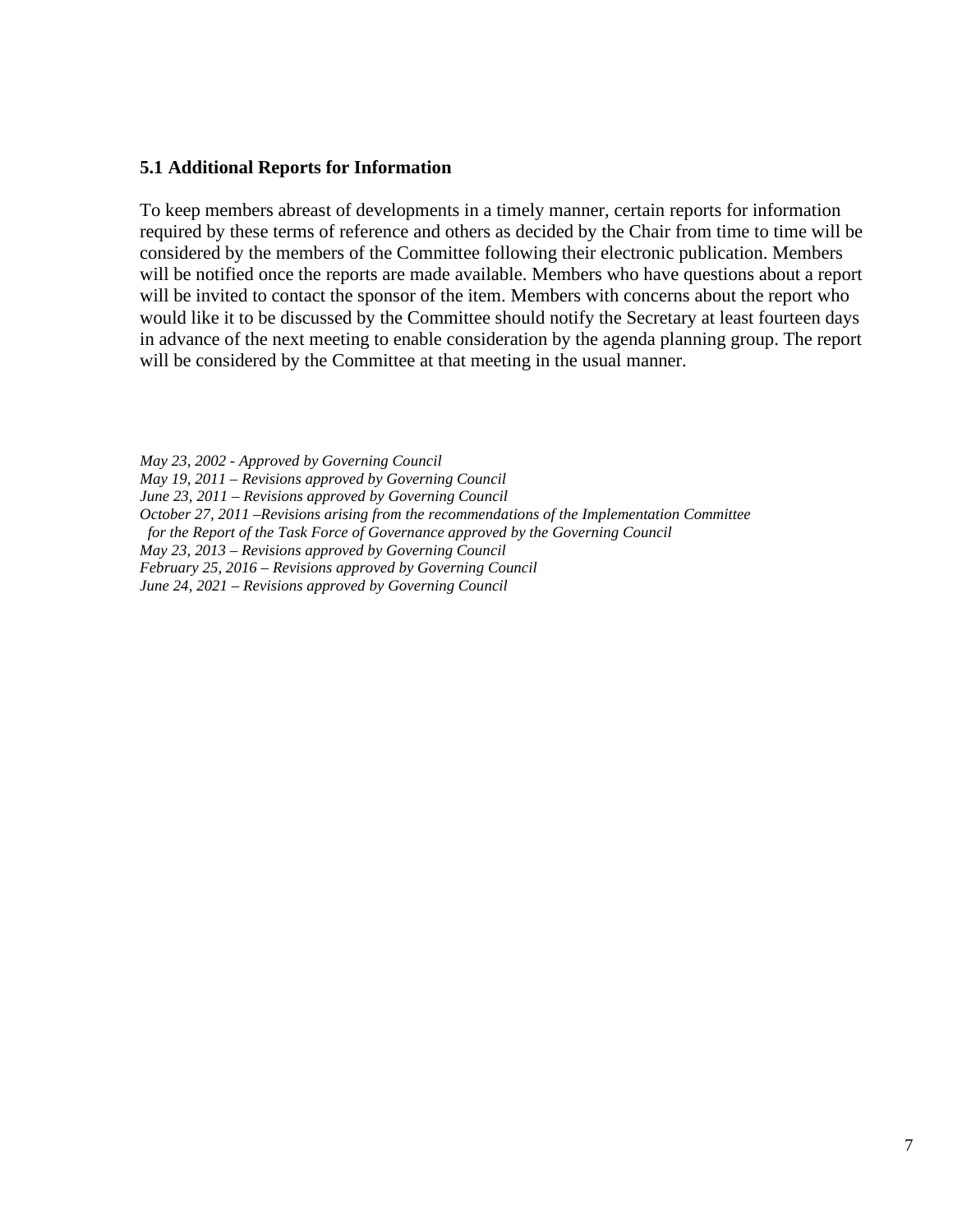# **Committee on Academic Policy and Programs: Guidelines Regarding Levels of Approval**

The level of approval required for proposals relating to academic policy and programs under the authority of Governing Council depends upon the magnitude and significance of the proposed changes to existing policy. Policy and program changes specific to particular academic divisions are approved in the first instance by divisional councils. University-wide policy proposals are developed by the central administration. The point of entry for all academic policy and program proposals into University governance is the Committee on Academic Policy and Programs (AP&P). The judgment as to the level of approval warranted for a given proposal is made by the Chair of the Committee on the advice of the agenda planning group. Examples of the types of proposals, by the level of approval or other action warranted, are given in the table below:

| <b>Category of Proposal</b>    | <b>Approved by Divisional</b><br><b>Council under delegated</b><br>authority; reported to the<br><b>Provost's Office for</b><br>information; no further<br>governance action required | Received by AP&P for<br>information | Approved by AP&P                                                                                                                                                                                                              | <b>Recommended by AP&amp;P to</b><br><b>Academic Board for</b><br>approval*                                                                                                                           |
|--------------------------------|---------------------------------------------------------------------------------------------------------------------------------------------------------------------------------------|-------------------------------------|-------------------------------------------------------------------------------------------------------------------------------------------------------------------------------------------------------------------------------|-------------------------------------------------------------------------------------------------------------------------------------------------------------------------------------------------------|
| <b>Admission policies</b>      | Amendments to admission<br>policies that are not of major<br>significance to the entire<br>division                                                                                   |                                     | New divisional policies and<br>major amendments to them<br>that affect the entire division                                                                                                                                    | University-wide policies and<br>amendments to them                                                                                                                                                    |
| <b>Student awards policies</b> | Establishment, termination or<br>amendment of divisional<br>policies on student awards<br>that are consistent with<br>University-wide policy                                          |                                     | Minor amendments to<br>University-wide policies on<br>student awards                                                                                                                                                          | Establishment, termination or<br>major amendment of<br>University-wide policies on<br>student awards                                                                                                  |
| <b>Academic regulations</b>    | Minor amendments to<br>divisional academic<br>regulations that are consistent<br>with University-wide policy                                                                          |                                     | Minor amendments to<br>University-wide policies<br>governing academic<br>regulations.<br>Major amendments to<br>divisional academic<br>regulations or regulations that<br>require an exception to<br>University-wide policies | Establishment, termination or<br>major amendment of<br>University-wide policies<br>governing academic<br>regulations, e.g. student<br>appeal procedures, or<br>standards of professional<br>behaviour |

\* For levels of approval beyond Academic Board, see Academic Board Terms of Reference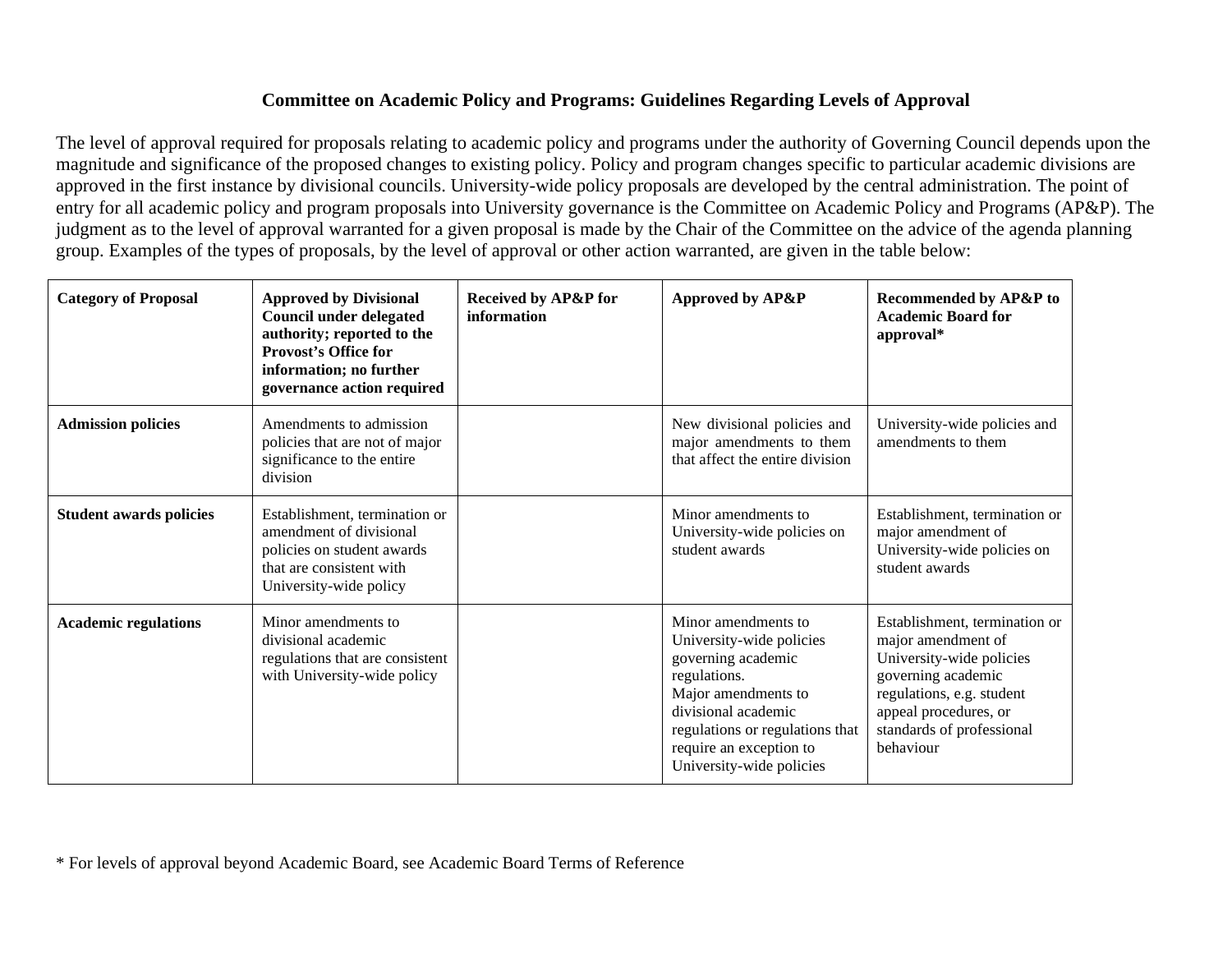| <b>Category of Proposal</b>          | <b>Approved by Divisional</b><br><b>Council under delegated</b><br>authority; reported to the<br><b>Provost's Office for</b><br>information; no further<br>governance action required                                                              | <b>Received by AP&amp;P for</b><br>information                                                                                                                                                                                                                                                                                                                                | Approved by AP&P                                                                                                                                                                                                   | Recommended by AP&P to<br><b>Academic Board for</b><br>approval*                                                                                                                                                                                                                                                                                                                                                                                                                                                                             |
|--------------------------------------|----------------------------------------------------------------------------------------------------------------------------------------------------------------------------------------------------------------------------------------------------|-------------------------------------------------------------------------------------------------------------------------------------------------------------------------------------------------------------------------------------------------------------------------------------------------------------------------------------------------------------------------------|--------------------------------------------------------------------------------------------------------------------------------------------------------------------------------------------------------------------|----------------------------------------------------------------------------------------------------------------------------------------------------------------------------------------------------------------------------------------------------------------------------------------------------------------------------------------------------------------------------------------------------------------------------------------------------------------------------------------------------------------------------------------------|
| <b>Academic program</b><br>proposals | modifications to existing<br>$\bullet$<br>degree programs and<br>graduate diploma<br>programs;<br>creation, modification<br>and closure of<br>undergraduate certificate<br>programs<br>transcript notations<br>within existing degree<br>programs. | annual report on major<br>modifications to existing<br>degree and diploma<br>programs<br>Annual reports on<br>for-credit and not-<br>for-credit certificates<br>annual report on the<br>$\bullet$<br>establishment of<br>transcript notations<br>within existing degree<br>programs.<br>annual Ontario Co-<br>operative Education<br>Tax Credit: Approved<br>List of Programs | new undergraduate<br>programs within an<br>existing degree and<br>graduate diploma<br>programs, as defined in<br>the University of<br>Toronto Quality<br>Assurance Process, and<br>the closure of such<br>programs | New undergraduate<br>programs leading to new<br>degrees;<br>New graduate programs<br>and degrees;<br>the termination of existing<br>degrees<br>the termination of<br>graduate degree programs<br>the addition and<br>termination of joint<br>degrees and programs<br>with external institutions;<br>the renaming of degrees;<br>and<br>programs that establish<br>significant new academic<br>directions for a Faculty or<br>are anticipated to have a<br>substantial impact on<br>relationships amongst<br>divisions or with the<br>public. |

*Committee on Academic Policy and Programs: Guidelines Regarding Levels of Approval*

| <b>Examinations and Grading</b><br><b>Policies</b> | Minor amendments to<br>divisional practices consistent<br>with the University's policy |  | Major amendments to<br>divisional practices and<br>policies including those<br>which require an exception to<br>some aspect of the<br>University-wide policy and<br>those that have a major | Establishment, amendment or<br>repeal of University-wide<br>policy with respect to grading<br>practices and examinations |
|----------------------------------------------------|----------------------------------------------------------------------------------------|--|---------------------------------------------------------------------------------------------------------------------------------------------------------------------------------------------|--------------------------------------------------------------------------------------------------------------------------|
|----------------------------------------------------|----------------------------------------------------------------------------------------|--|---------------------------------------------------------------------------------------------------------------------------------------------------------------------------------------------|--------------------------------------------------------------------------------------------------------------------------|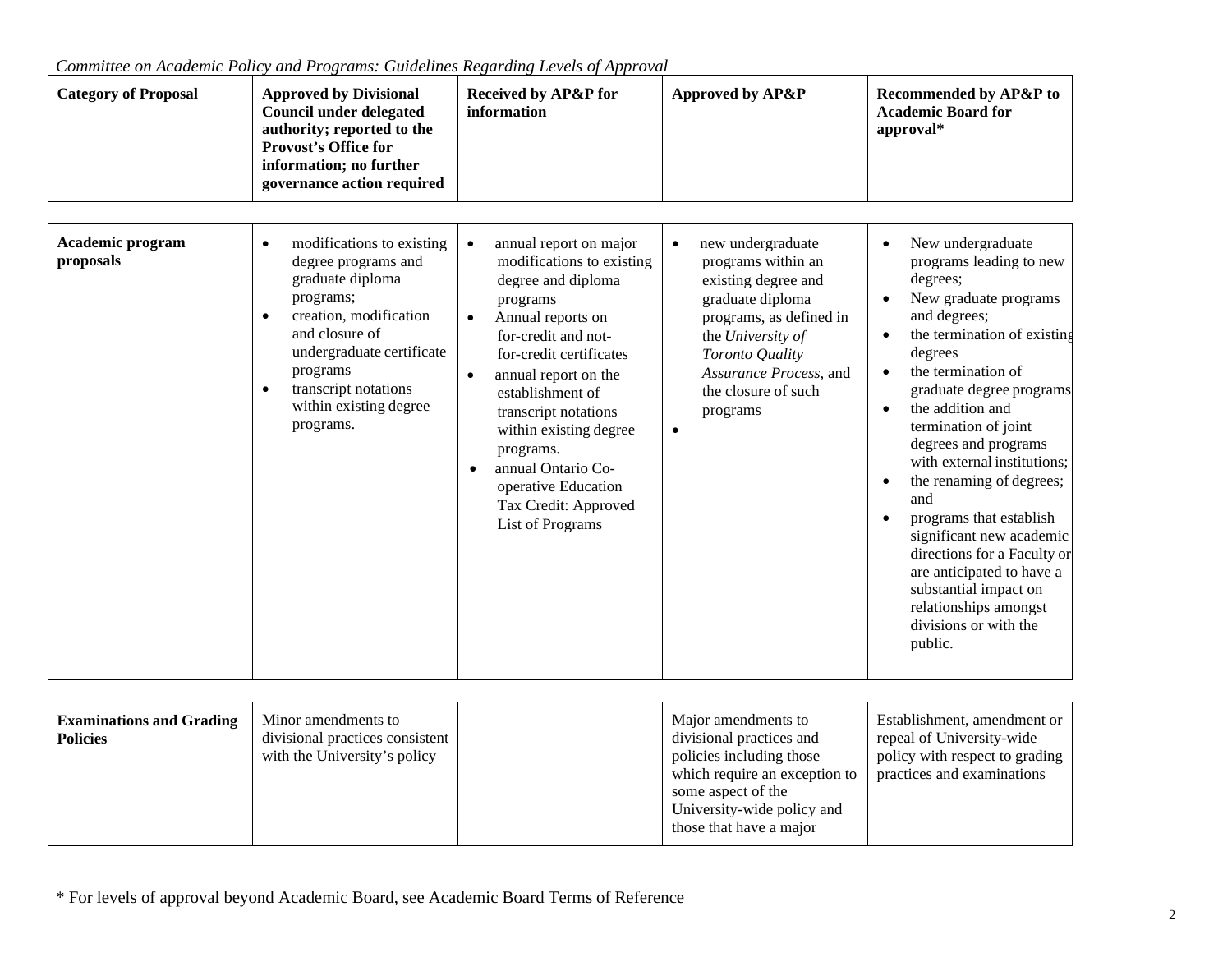*Committee on Academic Policy and Programs: Guidelines Regarding Levels of Approval*

| <b>Category of Proposal</b> | <b>Approved by Divisional</b><br>Council under delegated<br>authority; reported to the<br><b>Provost's Office for</b><br>information; no further<br>governance action required | <b>Received by AP&amp;P for</b><br>information | Approved by AP&P | <b>Recommended by AP&amp;P to</b><br><b>Academic Board for</b><br>approval* |
|-----------------------------|--------------------------------------------------------------------------------------------------------------------------------------------------------------------------------|------------------------------------------------|------------------|-----------------------------------------------------------------------------|
|-----------------------------|--------------------------------------------------------------------------------------------------------------------------------------------------------------------------------|------------------------------------------------|------------------|-----------------------------------------------------------------------------|

|                                                     |  | impact on the division                                                                                                               |                                                                                                                                                                                            |
|-----------------------------------------------------|--|--------------------------------------------------------------------------------------------------------------------------------------|--------------------------------------------------------------------------------------------------------------------------------------------------------------------------------------------|
| Policy on academic services                         |  |                                                                                                                                      | Policy matters with respect to<br>academic services (including<br>but not limited to the Library,<br>computing services, student<br>record systems)                                        |
| <b>Earned degrees, diplomas</b><br>and certificates |  | Policy matters affecting<br>earned degrees, diplomas and<br>certificates, including their<br>design and issuance of<br>replacements. |                                                                                                                                                                                            |
| <b>Research policy</b>                              |  |                                                                                                                                      | Policy on research dealing<br>with such matters as the use<br>of human and animal<br>subjects, intellectual<br>property, publication of<br>research results, inventions<br>and innovations |